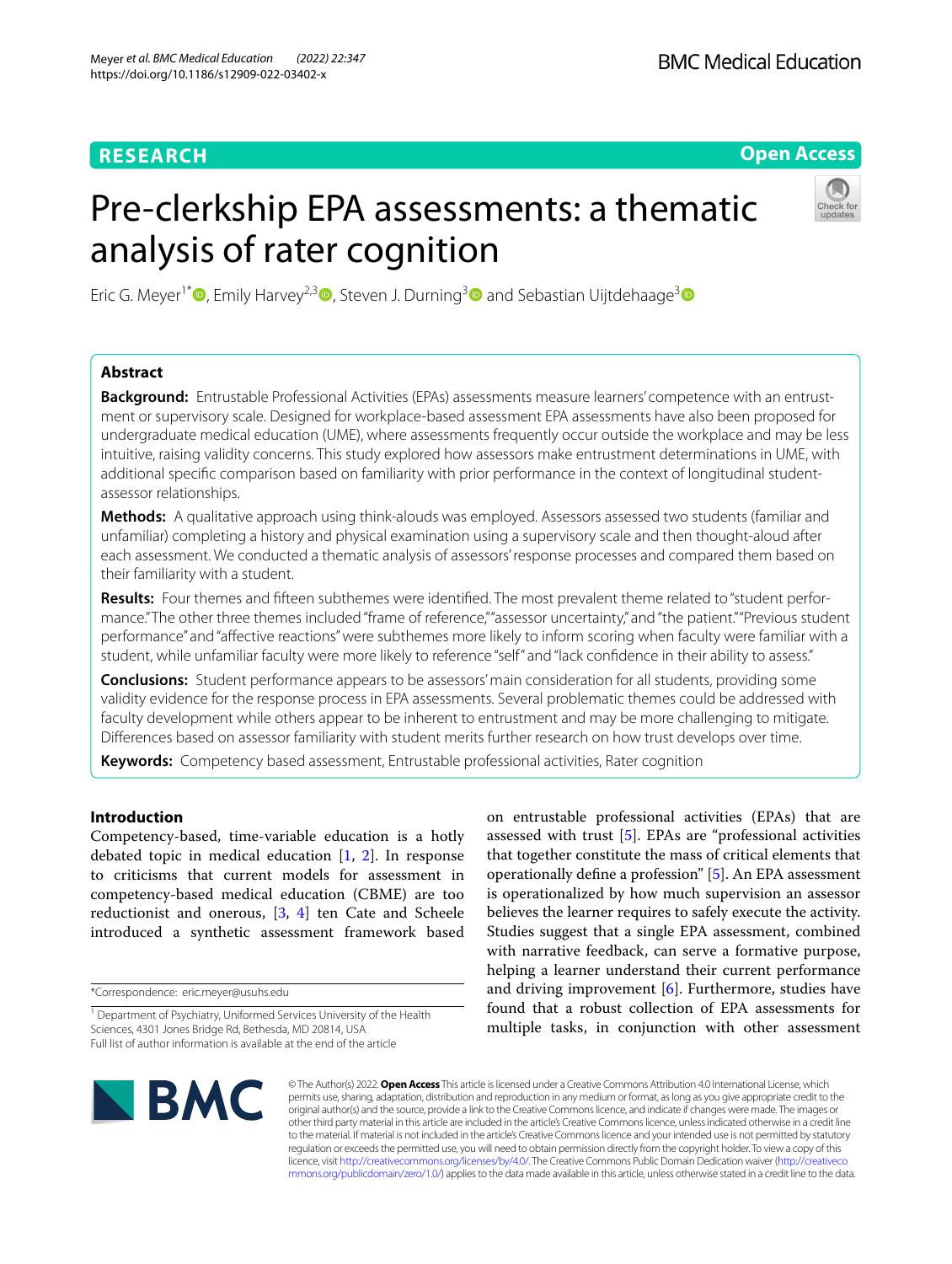data, can be employed in a program of assessment [\[7](#page-9-6)] and inform high-stake advancement determinations [\[8](#page-9-7)].

EPA assessments are typically done in the clinical workplace and resemble the decisions supervisors make frequently regarding their trainees [\[9](#page-9-8)]. They are intended to align with how clinicians think, ft in to the daily work flow  $[10]$  $[10]$ , and thus seem to ask "the right questions, in the right way, about the right things" [[11\]](#page-9-10). EPA assessments are supposed to refect a trainee's ability to do a task, but it has been theorized that in workplace-based assessment (WBA) they are also infuenced by factors beyond the control of the trainee: the characteristics of the assessor, the context in which the trainee was observed, the task itself, and the relationship between trainee and assessor [\[12](#page-9-11), [13](#page-9-12)]. It has been further theorized that such trust itself develops overtime – from presumptive and initial trust to grounded trust  $[12, 13]$  $[12, 13]$  $[12, 13]$ . These characteristics not only re-enforce the complex nature of rater cognition [[14\]](#page-10-0), but also hint at the intricacies of trust, which has historically been conceptualized as a multidimensional concept [\[15](#page-10-1), [16](#page-10-2)]—an intuition, and perhaps even a gut feeling [\[17](#page-10-3)].

While initially intended for residency training, there has also been interest in using EPAs in early medical training [[18\]](#page-10-4). To that end, EPA tasks for entering clerkship [\[19](#page-10-5)] and an entrustment scale specifc to undergraduate medical education (UME) have been developed [\[20](#page-10-6)], both of which were met with skepticism [\[21](#page-10-7)]. Moreover, given that opportunities for workplace-based assessments in the pre-clerkship phase of medical training are often simulated, infrequent, or absent altogether - it is unclear how assessors arrive at an entrustment rating in those circumstances. All of this raises questions about the validity evidence of the decisions that are based, in part, on EPA assessments.

To assess the validity of an assessment, it has been proposed that a series of four step-wise inferences must be supported by evidence: *scoring* (translating an observation into a score or scores); *generalization* (interpreting the score or scores as a refection of test performance); *extrapolation* (interpreting the score or scores as a refection of real-world performance), and *implications* (making an advancement decision based on the score or scores)  $[22, 23]$  $[22, 23]$  $[22, 23]$  $[22, 23]$  $[22, 23]$ . The first inference, scoring, is further elucidated in Messick's work [[24](#page-10-10)]: the scoring inference is highly dependent on how well the assessors response process, which is highly linked to rater cognition [\[14](#page-10-0)], aligns with the task being assessed. It has been recently argued that entrustment has good construct alignment with the task actually being assessed as preliminary evidence in support of the scoring evidence of EPA assessments  $[25]$  $[25]$ . This is a critical assertion, as a compromised scoring inference would undermine the generalization

(e.g., a combination of entrustment scores efectively represent performance in the test setting such as OSCEs), extrapolation (e.g., OSCE performance predicts performance in the clerkships), and implication (e.g., the decisions based on the assessment have the desired efect such as, medical students' clinical skills are sufficiently developed to participate in patient care during clerkships) in EPA assessments [\[22](#page-10-8), [23\]](#page-10-9).

While previous work has sought evidence to elucidate the scoring inference of specifc EPA tasks in UME [[26\]](#page-10-12), validity evidence pertaining to the scoring inference, and more specifcally the response process, for EPA assessments remains sparce  $[18]$ . Evidence for the scoring inference must support the claim that high entrustment scores refect good ability to perform an EPA, and low scores refect low ability. Furthermore, one could argue that when two students execute an EPA equally well, they should receive the same entrustment score if they are held to the same standards. We don't know the extent to which assessors adjust their scores based on performance they witnessed previously. This could complicate the interpretation of entrustment scores if they no longer reflect *just* the observed performance. Furthermore, if entrustment scores are based, in part, on thought processes that are incompatible with fair and accurate assessment, subsequent inferences, and indeed, the validity evidence of the entire assessment process may become questionable.

In this qualitative study, we explored evidence for the scoring inference by examining the response process [[24\]](#page-10-10) and, more specifcally, the rater cognition [[14\]](#page-10-0) of faculty as they observe pre-clerkship students interviewing standardized patients (SP). Additionally, given that grounded trust is thought to develop over time [[12\]](#page-9-11), a secondary aim of this study was to compare assessors' thought processes based on their familiarity with a student's prior performance..

# **Methods**

We employed a qualitative approach using a think-aloud protocol [\[27](#page-10-13)] to better understand what infuences faculty entrustment decisions outside of a workplace-based setting [[28](#page-10-14)]. We then conducted a thematic analysis [[29](#page-10-15)] of the transcripts generated from these think-alouds. After gaining ethics approval from the USUHS IRB (Protocol # DBS.2019.046), assessors were asked to think aloud while making entrustment determinations based on their observations of students completing a task.

# **Context**

USUHS students practice the task of completing a history and physical examination prior to starting the clerkship year in a course called Introduction to Clinical Skills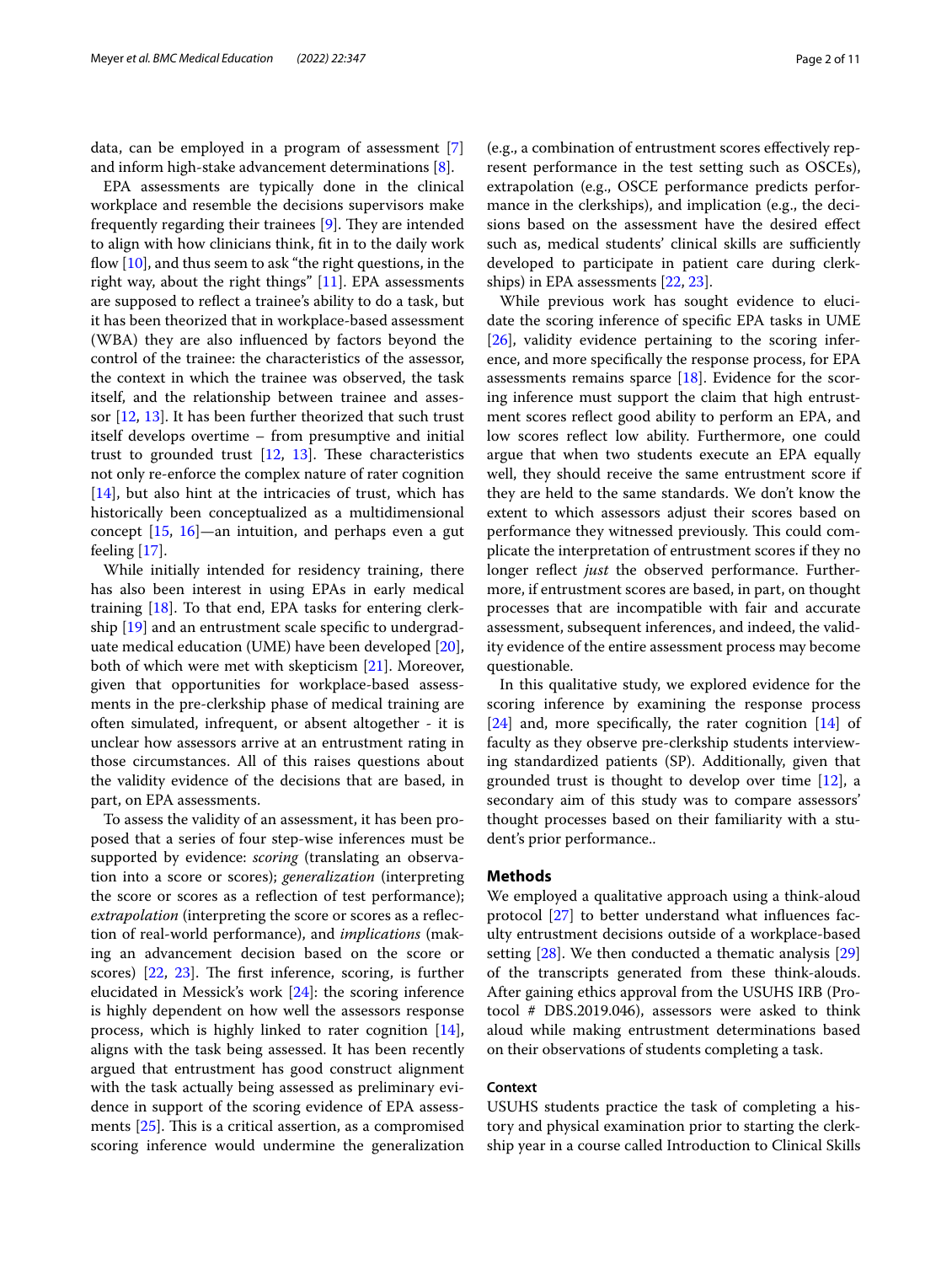(ICS). The students meet with their faculty five times over 18-months. Groups of six students work with a longitudinal preceptor who observes them working with standardized patients in a simulated environment – like the workplace-based environments they will encounter dur-ing clerkship [[30,](#page-10-16) [31](#page-10-17)]. These preceptors provide students with formative and summative feedback. ICS culminates in a fnal, summative Objective Structured Clinical Exam (OSCE), consisting of four clinical stations where, in addition to other skills, students demonstrate their ability to complete a history and physical examination. These OSCE encounters are each 20 min long and are video recorded for quality assurance purposes. Performance was scored by trained standardized patients [[32\]](#page-10-18) and was the sum of checklist history items, physical exam maneuvers, and a communication score [\[33](#page-10-19)].

## **Participants**

Sample size was initially set at nine faculty to ensure a variety of clinical specialties (e.g., internal medicine, pediatrics), expertise in teaching (e.g., junior and senior faculty, residency directors and instructors), and genders. This sample size would later be reassessed based on our ability to reach thematic saturation or sufficiency [[34\]](#page-10-20)*.* We recruited nine longitudinal preceptors via email from a pool of 32 potential faculty who had each worked with six ICS students over the previous 18-months. For each participant, we selected one video depicting the performance of one of their own longitudinal students (a "familiar student") and one video of a student whom they had never observed before (an "unfamiliar student"). Videos were selected based on checklist performance to ensure there was a wide range of performance across the sample and that performance was comparable between students familiar and unfamiliar to a participant. This resulted in nine participants (henceforth referred to as "assessors") watching two videos from a sample of nine videos – one of a familiar student and one of an unfamiliar student. This difference was not highlighted to assessors to avoid keying their thought process.

# **Assessor task**

Raters were asked to watch a video of a pre-clerkship medical student completing a history and physical examination. The task of completing a history and physical examination was defned using to the Association of American Medical Colleges' (AAMC) Core EPA 1: Completing a History & Physical Examination [\[35](#page-10-21)]. Core EPA 1 was chosen because it performed well on the EQual rubric [[26](#page-10-12), [36\]](#page-10-22) and, as a task, is easily understood by assessors as a key skill all medical students must master before starting the clerkships. Assessment of the student was accomplished with the Chen supervisory scale, which is designed for student's entering clerkship  $[20]$  $[20]$ . This nine-item scale measured entrustment using levels of supervision as a surrogate, ranging from "1a: Not allowed to observe" to "5: Allowed to supervise others" [\[20](#page-10-6)]. Confdence in these assessments was measured using a four-item scale: no confdence, low confdence, intermediate confidence, high confidence. Confidence was included as a means for assessing any change in the development of trust (from initial to grounded) [\[12,](#page-9-11) [13](#page-9-12)] that may not have resulted into a change in entrustment / supervisory levels.

One author (EH) began each session by obtaining informed consent. After consenting to participate, the assessors were provided with two handouts. The first contained the basic info on Core EPA 1 (H&P) from the AAMC EPA Guide  $[37]$  $[37]$  (Online Supplement [1\)](#page-9-13). The second handout was a grid of the Chen supervisory scale  $[20]$  $[20]$  (y-axis) and the confidence scale (x-axis) (Online Supplement  $2$ ). The assessors were instructed to point at the box on the grid that corresponded with "the level of supervision they thought the student required along with their confidence in their decision." To reduce bias, no guidance regarding prior knowledge of a student was provided. Similarly, language [\[20\]](#page-10-6) guidance regarding determining current or future supervisory requirements was also left out to avoid keying assessor thinking. Assessors were asked to update their assessment as frequently as they changed either their entrustment determinations or confdence – or if new data emerged that confrmed their previous assessment.

# **Data collection**

Following the think-aloud protocol [[27](#page-10-13)], we asked assessors to make repeated interim entrustment assessments as the student's OSCE video was playing. We paused the video each time the assessor made an assessment to reduce the cognitive load of simultaneously watching the student, assessing the student, and thinking-aloud  $[38]$  $[38]$ . This protocol allowed the assessor time to share their thinking that informed their assessment before the video resumed. If more than 4 min elapsed before or between assessments, we manually paused the video to ask the assessor "think aloud" and make an assessment. Ensuring a think-aloud occurred at least every 4 min reduced pressure for the accessor to recall all their thinking at the end of the encounter. It also provided a better understanding of the interactive and iterative phases of rater cognition where the rater is repeatedly observing, processing, and integrating  $[14]$  $[14]$ . This method was piloted with a separate assessor to refne the process.

Rather than asking the assessors to describe their thought process in terms of pre-existing theories related to entrustment  $[12, 13]$  $[12, 13]$  $[12, 13]$  $[12, 13]$ , which may have restricted our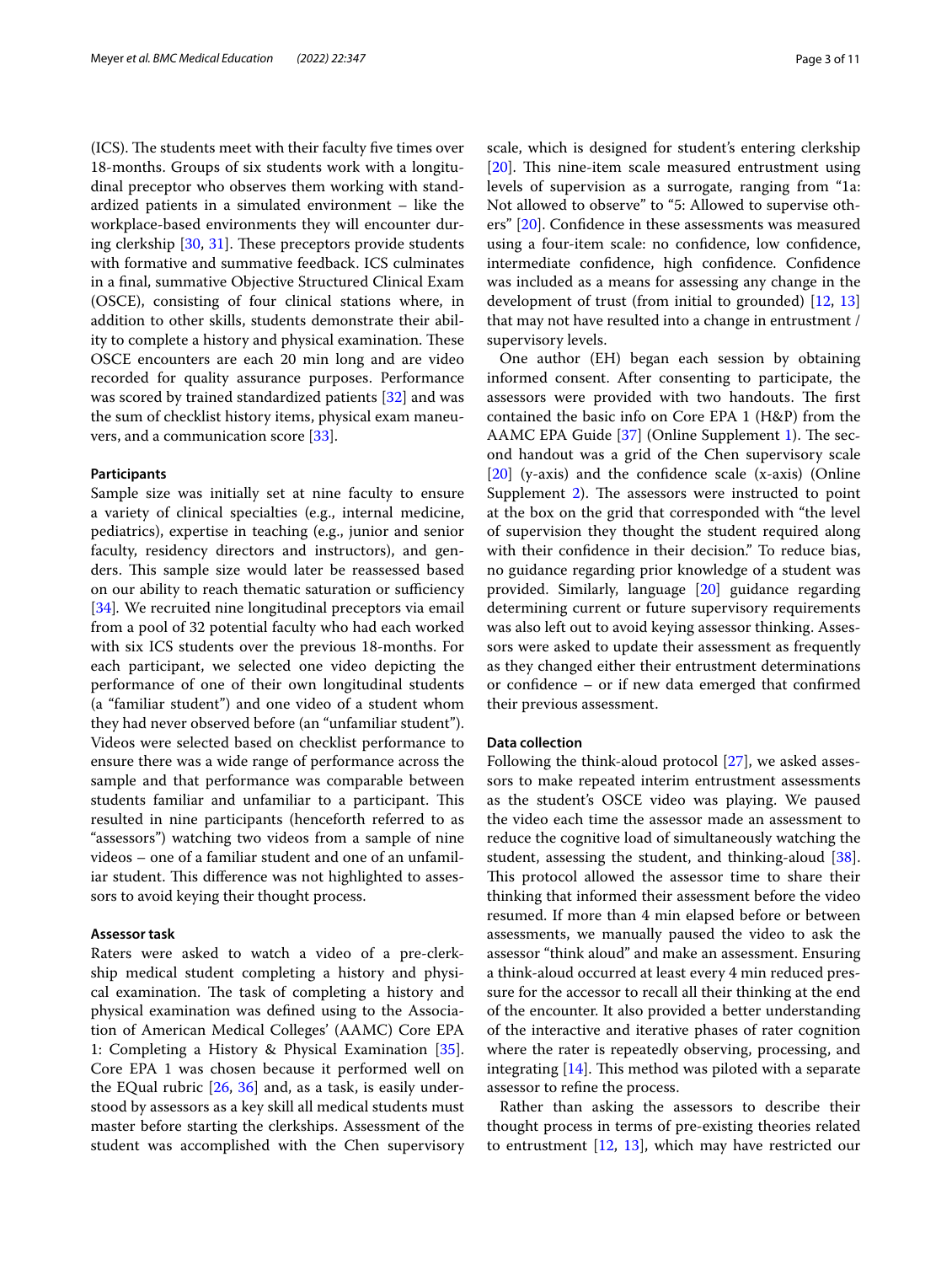ability to detect novel response processes [[39\]](#page-10-25) or rater cognitions [\[14\]](#page-10-0), we provided no framework for the assessors and simply asked them to "think-aloud." All assessors practiced thinking-aloud with a separate fve-minute sample video prior to watching their two assigned videos. Each time the assessor made an assessment the video was paused, the author recorded the time on the video, the assessor's assessment, and said, "Please think-aloud." These think-alouds were audio recorded. When the assessor was done with each think-aloud the video resumed. At the end of the video the assessor was asked to make a "fnal, overall determination" and to again think-aloud. Audio fles were transcribed with NVivo© 12 (QSR International, Mar 2020).

# **Data analysis**

We conducted a six-step thematic analysis [\[29\]](#page-10-15) of all transcripts set using an inductive approach. We frst acknowledged our own backgrounds as physician educators (EM, SD), educators, education experts (SU, SD), and as a researcher (EH). We also explored our perceptions of trust and entrustment as important contextual lenses. We explored how these backgrounds might inform our interpretation of the data – and how the combination of our diferent backgrounds might provide balance. Our positionality was reviewed periodically to ensure our refexivity was not causing undue infuence on our analysis. After familiarizing ourselves with all 18 transcripts, four random transcripts were iteratively coded by three authors (EM, EH, SU), comparing results until there was consensus on a codebook. This codebook was then presented to the remaining author (SD) for refnement. Informed by this codebook, two authors (EM & EH) coded fve additional transcripts. If any new codes emerged all nine sample transcripts would be re-coded looking for this new code. Once consensus was achieved, these initial nine transcripts were reviewed by the other authors (SU and SD) for agreement. When agreement was achieved, the remaining nine transcripts were coded (EM & EH). Again, coding was discussed between the two coders until there was consensus and an additional coder (SU or SD) was available if needed. If new codes emerged in this second set of transcripts all transcripts would be re-coded.

When all coding was complete the fnal codebook was semantically analyzed by the entire author team to identify and define potential themes and subthemes. These defnitions were then reviewed against the entire data set to ensure they were representative and to facilitate further refnement. Lastly, key quotes that represented each theme and subtheme were selected and compiled.

As a further description of the themes [\[40\]](#page-10-26), the prevalence was calculated using the frequency that transcripts included a theme or subtheme with the assistance of NVivo© 12 (QSR International, Mar 2020). Overall percentages were calculated for themes and percentages within a theme were calculated for subthemes. In addition to overall prevalence, we compared the prevalence of themes and subthemes in transcripts when assessors observed a familiar student versus an unfamiliar student.

# **Results**

Nine longitudinal preceptors from ICS course were recruited: fve were Internists; three were Family Medicine physicians, and one was a Pediatrician. On average, they had been teaching medical students for 14years (range: 5-38 years). Three had been clerkship directors and two had been residency program directors. Five were women, and four were men. Each reviewed a video of one of their recent longitudinal mentees (familiar student), and one video of a student they had not worked with previously (unfamiliar student). Of the nine student videos selected, fve of the students were men and four were women. The average checklist performance score (as assessed by SPs) was 63.5% (range: 46–80%). Seven of the assessors completed their observations and think-alouds in person with an author (EH) during a single session that typically lasted about an hour. Due to the 2019 COVID pandemic, the fnal two participants completed the process via GoogleMeet (Google, Mountain View, CA).

When an assessor was familiar with the student, they provided on average 8.6 entrustment determinations and think-alouds per 20-min video (range: 5–22) compared to an average of 9.2 determinations (range: 5–22)

## <span id="page-3-0"></span>**Table 1** Entrustment and confdence ratings

| Assessors' previous familiarity<br>with student | Initial Assessment       |                         | <b>Final Assessment</b>  |                         |  |  |
|-------------------------------------------------|--------------------------|-------------------------|--------------------------|-------------------------|--|--|
|                                                 | Entrustment Mode (range) | Confidence Mode (range) | Entrustment Mode (range) | Confidence Mode (range) |  |  |
| Familiar                                        | $2b(2b-5)$               | $3(2-4)$                | $2b(2b - 3b)$            | $4(2-4)$                |  |  |
| Unfamiliar                                      | $3a(2a-5)$               | $3(2-4)$                | $3a(2a-5)$               | $4(3-4)$                |  |  |

Key: Entrustment - 2a: As coactivity with supervisor, 2b: With supervisor in room ready to step in as needed, 3a: With supervisor immediately available, ALL fndings double checked, 3b: With supervisor immediately available, KEY fndings checked, 5. Allowed to supervise others in practice of EPA. Confdence – 2: Low, 3: Intermediate, 4: High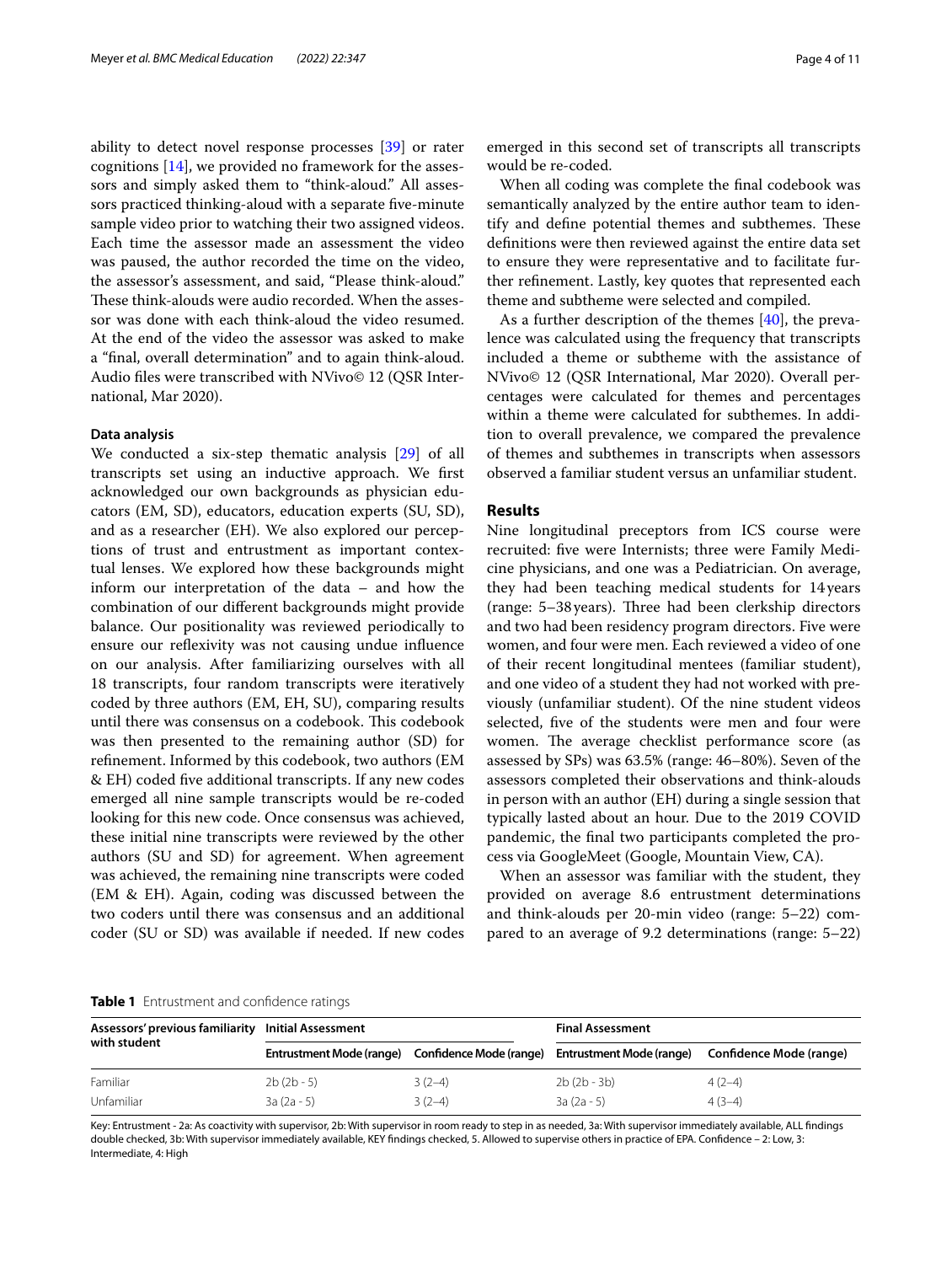when they had not observed the student previously. As listed in Table [1,](#page-3-0) the most common *initial* entrustment rating (made within the frst 4 min) when assessors were familiar with a student was: "2b: *With supervisor in room ready to step in as needed*" which was slightly lower than the most common initial entrustment rating made by assessors unfamiliar with a student: "3a: *With supervisor immediately available, ALL fndings double checked.*" The most common final, overall entrustment rating remained the same as the initial rating for both groups, but the range of entrustment ratings narrowed when assessors were familiar with students (2b - 3b) compared to when they were unfamiliar with students  $(2a - 5)$ . The most common confdence ratings increased to "high confdence" in both groups, although when assessors were familiar with student's prior performance they had a wider range of confdence [2–4] than when they were unfamiliar student's prior performance (3–4).

The average length of each transcript was approximately 1500 words and each think-aloud was 150–300 words in length. Three rounds of iterative coding of four transcripts were required to develop an initial codebook. No new codes emerged after these initial four transcripts, confrming our sample size of 18 transcripts was likely to achieve thematic saturation (34). Fifteen subthemes emerged 764 times during the coding process, which were further organized into four themes. Defnitions for each theme/subtheme are available in Table [2.](#page-5-0)

# **Student performance**

Observable or inferred student activities - often described as skills. This theme included "student behaviors," "inferred clinical reasoning," and "patient rapport." and represented two-thirds of transcribed content (66%). Student behavior, as a subtheme, indicated that assessors was commenting on something they observed the student doing. This was frequently described in neutral terms, (e.g., "the student is asking about past medical history") but was also occasionally described as correct (e.g., "they asked the key history questions") or incorrect (e.g., "they failed to listen to the heart"). Clinical reasoning was typically inferred from what the student was doing:

[These questions] assure me that [the student is] *thinking about potentially red fag issues that might have brought the patient in. (Assessor A, Unfamiliar student)*

or when the assessor questions the students' clinical reasoning:

*I'm not sure where [this is] all going. (Assessor B, Unfamiliar Student)*

Student rapport related to how the assessor understood the patient to be relating to the student. This code had two variants: patient response,

The patient seems comfortable with him as well. *(Assessor A, Unfamiliar Student)*

and student effort:

The student [is] using active listening and summa*rizing to build rapport. (Assessor A, Unfamiliar Student)*

# **Frame of reference**

How the assessor understands the task at hand to include personal context or diferences in understanding related to the purposes of the assessment. The next most common theme included seven diferent subthemes: "future training requirements," "Assessor preference/self," "afective reactions" to the student's performance, the "student's phase of training," "previous exposure to student performance," "comparison with other students," and "the curriculum." Future training requirements revealed assessors were considering what supervision was needed in the future versus what supervision was required during the current encounter. For example, most of the time the assessors commented on what supervision the student currently required:

*I would have wanted to be in the room and at least initially to be able to jump in. (Assessor G, Familiar student).*

Occasionally, however, they discussed levels of supervision in the future tense – indicating they were considering what level of supervision the student would require in the future:

*She'd have to work with a supervisor before she could conduct this stuf in an independent fashion. (Assessor E, Unfamiliar student)*

Assessor preference/self was used when the assessor referred to themselves as frame of reference:

*I would have put this patient in the chair and done the interview in the chair to make it a little more relaxing. (Assessor H, Unfamiliar student)*

Assessors' afective response appeared to manifest as disappointment, pain, feeling good/better, discomfort and surprise:

*In the past I've seen her do this incredibly well so I'm a little surprised that she didn't do as well on this [case]. (Assessor H, Familiar student)*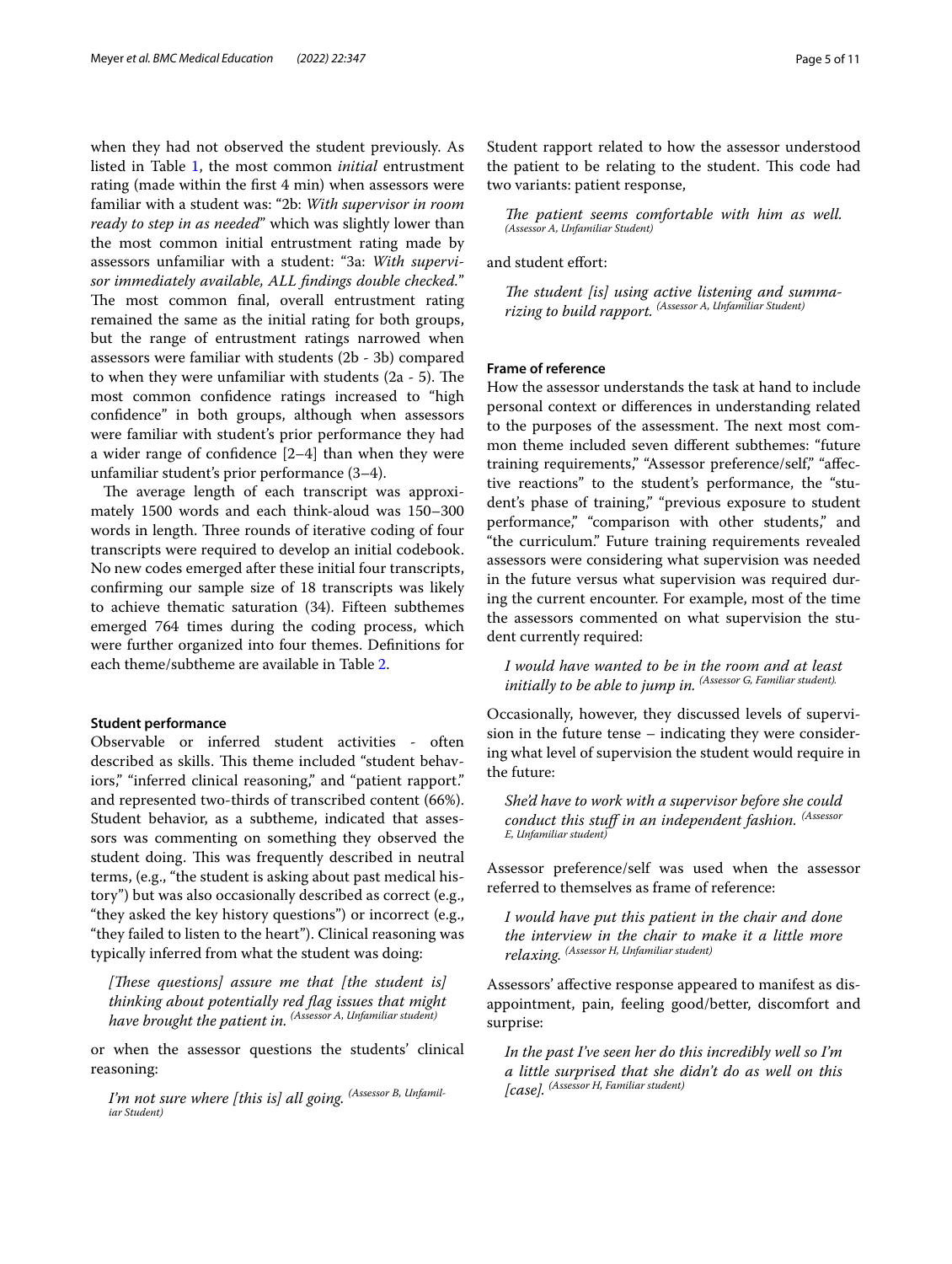# <span id="page-5-0"></span>**Table 2** Themes & subthemes found in think-alouds

## **STUDENT PERFORMANCE (504, 65%)**

#### *Observable or inferred student activities - often described as skills.*

1) Student behavior (362, 72%)

 These statements describe what the student is doing. They typically include an evaluation of the performance as good or bad - but are occasionally neutral observations.

2) Inferred clinical reasoning (100, 20%)

 How or what the assessor explicitly perceives the student to be thinking. This is frequently based on a conclusion about what the student is doing / has done.

3) Patient rapport (42, 8%)

 This represents the assessor's understanding of the relationship between the patient and the student. It often appears that out of concern for a compromised relationship or rapport that more supervision would be needed, and that a good relationship can compensate for poor performance in other domains.

# **FRAME OF REFERENCE (123, 16%)**

#### *How the assessor understands the task at hand to include personal context or diferences in understanding related to the purposes of the assessment.*

4) Future training needs (40, 33%)

The assessor considers how much supervision the student will require in the future rather than how much supervision they currently require.

5) Assessor preference/self (20, 16%)

These assessments/impressions are based on self - the assessor's personal opinion or their preferred/historical way of doing the task.

6) Afective response (20, 16%)

When the assessor references their emotional state/reaction as part of their decision making.

7) Phase of training (17, 14%)

 The assessor is using a phase of training to determine what level of entrustment/supervision is appropriate rather than the student's performance.

8) Previous exposure to the *same* student (13, 11%)

The assessor incorporates knowledge and impressions regarding performance based on previous experiences with that same student.

9) Comparison with *another* student's performance (7, 06%)

The assessor is utilizing a normative style of assessment, comparing the student to another student's performance.

10) The curriculum (6, 5%)

 The assessor believes that the student is doing something incorrectly and ascribes this to the curriculum (i.e., the assessors believe that the students was taught incorrectly). In light of this, they consider the behavior acceptable.

# **ASSESSOR UNCERTAINTY (88, 12%)**

# *When the assessor questions their ability observe the student adequately.*

11) Assessor confdence in their ability to assess (40, 45%)

The assessor questions their own observations, but not due to an actual compromise of information or insufficient number of assessments. This often seems to be an attempt to couch a judgment. Note that assessor commented at least every 4min, so it is unlikely that they actually had recall issues.

12) Compromised Information (27, 31%)

The assessor was not able to adequately observe a student due to camera position or time running out.

13) Insufficient number of assessments (21, 24%)

 The assessor mentions that the number of times they have worked with the student is compromising their assessment, namely, that they haven't worked with the student enough to make an entrustment assessment.

# **THE PATIENT (49, 6%)**

# *Details specifc to the patient, like acuity and risk associated with care.*

14) Patient characteristics (27, 45%)

 The assessor considers patients characteristics, complexity, symptomatology in entrustment decisions without consideration of the student's ability or patient safety.

15) Patient safety (22, 55%)

 The assessor considers patient safety in their entrustment rating of the student. This has *less* to do with how the student is performing, and *more* to do with the potential risk to the patient associated with their signs/symptoms. For example, if an assessor reports concern because a student missed a critical question or physical exam maneuver, this would be coded as student behavior. This subtheme represents a fear that the patient may suffer (despite being simulated) regardless of the student's performance

#### N refers to how many times the subtheme/theme appeared in the transcripts. Theme percentage refers to total frequency. Subtheme percentages refers to the frequency within a theme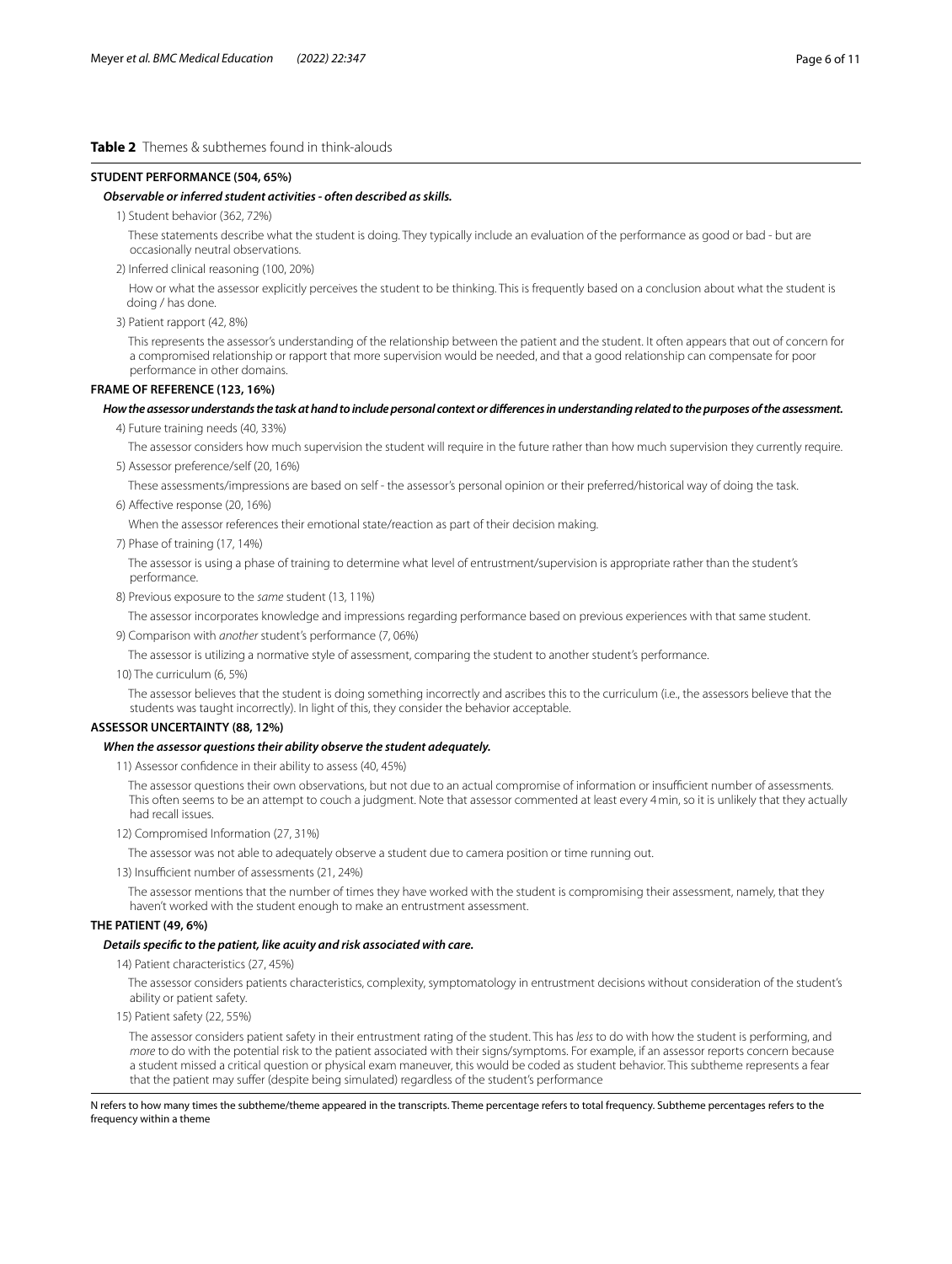Phase of training represented when entrustment decisions were informed by where the student was in training rather than just their performance:

*But there's part of me that also is inhibited by the fact that he's a second-year medical student. (Assessor B, Familiar Student)*

An exemplar of how familiarity with a student's prior performance can infuence entrustment was:

*[My rating is] based partly on my past-experience with her and what I've observed this time. (Assessor H, Familiar student)*

Conversely, a lack of familiarity also impacted entrustment:

*Right now, I'm putting low confdence just because I don't know the student and I'm realizing that does make an impact. (Assessor D, Unfamiliar student)*

Assessors occasionally compared the student in the second video to the student from the frst video. Of note, the order of the videos was randomized (familiar/unfamiliar) and this subtheme did not appear more often for either type of relationship.

*So, she's doing a better job than the last student characterizing the complaint - she seems to be more methodical. (Assessor G, Unfamiliar student)*

The curriculum was evoked as a frame of reference for what the assessors expected. Occasionally, it was referenced as an "excuse" for the student not performing as expected. For example, this assessor is referencing a perceived inadequacy in the curriculum, despite assessing a student they longitudinally instructed:

*Based on what I know about the curriculum here [...] I wonder if she may not have the ability to form a broad diferential for that [chief complaint]. (Assessor A, Familiar Student)*

# **Assessor uncertainty**

When the assessor questions that their ability to observe the student adequately. The third theme included "assessor confdence" in their ability to assess, "compromised information," and concern regarding an "insufficient number of assessments." Assessor confdence was commonly expressed near the end of the student's performance and refected their uncertainty about their own ability to assess aspects of a student's performance without giving an explicit explanation:

*I still don't know what his level of knowledge is… and I don't know about his clinical decision making…so I*  *think he's able to conduct the interview, but not necessarily. (Assessor G-Familiar student)*

In contrast, compromised information had to do with an inability to observe what the student was doing, typically due to the camera angle of the video:

*I can't tell, but it does not look to me like the bed is at a 45 degree angle… it looks much fatter because we're looking down. (Assessor H-Unfamiliar student)*

Insufficient number of assessments referred to an entrustment score being limited because of a single observation and the need for further exposure to the student:

*Given the opportunity to observe [the student] several more times, I might be willing to fairly quickly move him up in the in the supervisory level scheme. But just with one […] single observation, [I] wouldn't go any higher just yet. (Assessor A-Unfamiliar Student)*

# **The patient**

Details specifc to the patient, like acuity and risk associated with care. This least common theme related to "patient safety" and "patient characteristics." These subthemes did not relate to the quality of the student's performance. For example, if a student neglected to ask a critical question, failed to complete an important part of the physical exam, or neglected a diagnostic option that might threaten patient safety, these errors were considered student performance. Patient safety, as a subtheme, was noted regardless of student performance:

*The patient wasn't in extremis, so I don't think that the supervisor needed to be in the room. (Assessor F-Familiar student)*

Similarly, "patient characteristics" had little to do with student performance, but instead typically highlighted an assessor's desire to see "such a complicated patient" before they "left the clinic."

Comparison of the subthemes we identifed when assessors observed students with whom they were familiar with to those they were unfamiliar with revealed several key differences (Table [3\)](#page-7-0). When assessors were unfamiliar with a student, "self" as a frame of reference subtheme was more prevalent (6/9 vs 3/9 videos) as was the lack of confdence in their ability to assess subtheme (7/9 vs 4/9). When assessors were familiar with a student, the subtheme related to referencing previous experiences with a student was more prevalent (6/9 vs 0/9) along with the affective response subtheme  $(7/9 \text{ vs } 4/9)$ . The concern regarding an insufficient number of assessments subtheme was comparable for both groups: assessors desired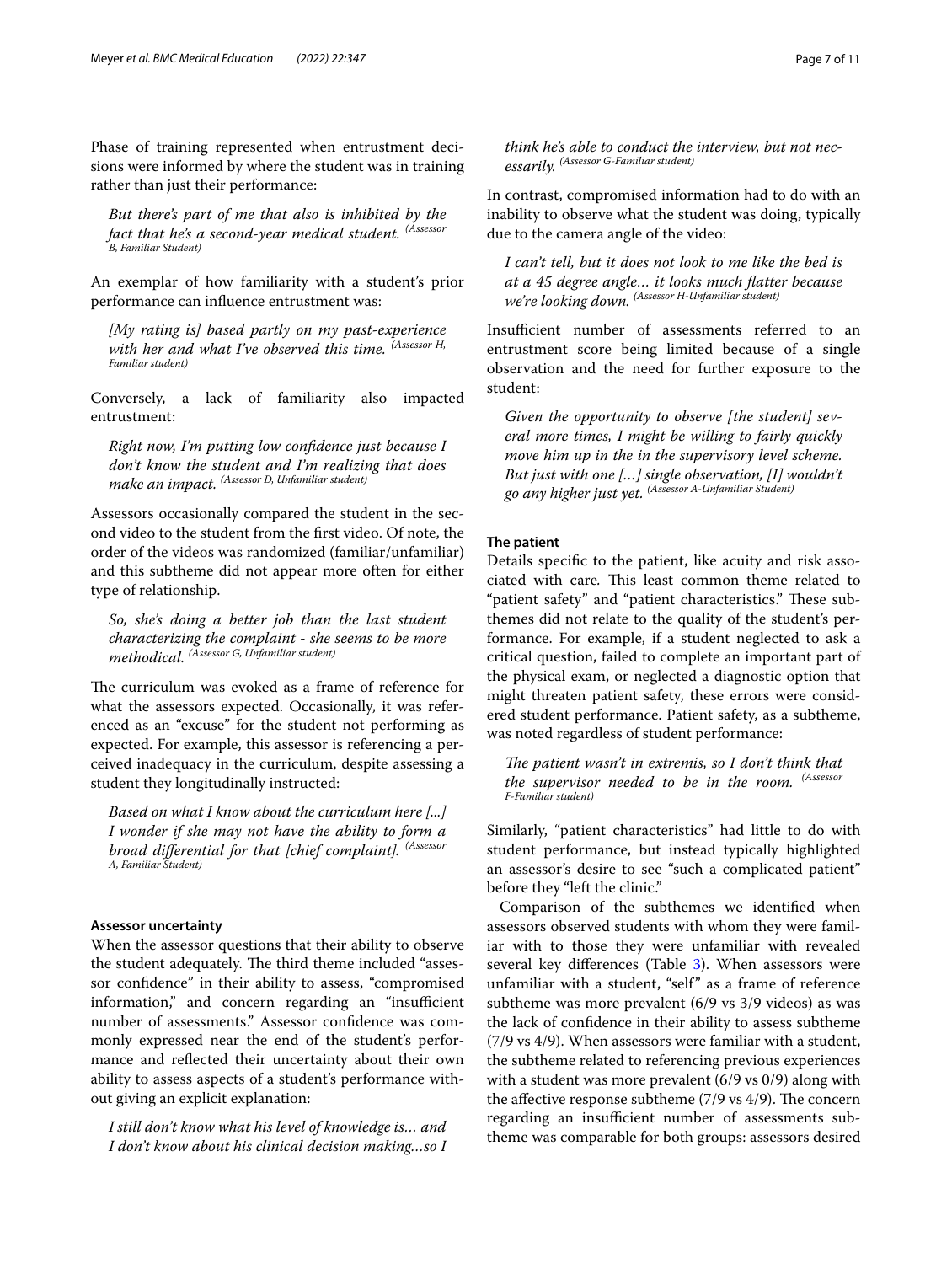|                                                     | No Longitudinal Relationship ( $N = 9$ )   |                                                                       | Longitudinal Relationship ( $N = 9$ )      |                                                                       |  |  |
|-----------------------------------------------------|--------------------------------------------|-----------------------------------------------------------------------|--------------------------------------------|-----------------------------------------------------------------------|--|--|
|                                                     | <b>Number of references</b><br>$(N = 407)$ | Number of transcripts the<br>theme/subtheme appeared<br>in<br>$(N=9)$ | <b>Number of references</b><br>$(N = 357)$ | Number of transcripts the<br>theme/subtheme appeared<br>in<br>$(N=9)$ |  |  |
| <b>Student Performance</b>                          | 275 (68%)                                  | 9 (100%)                                                              | 229 (64%)                                  | 9 (100%)                                                              |  |  |
| Student behavior                                    | 198 (49%)                                  | $9(100\%)$                                                            | 164 (46%)                                  | $9(100\%)$                                                            |  |  |
| Inferred clinical reasoning                         | 57 (14%)                                   | $9(100\%)$                                                            | 43 (12%)                                   | 8 (89%)                                                               |  |  |
| Patient rapport                                     | 20 (4%)                                    | 5(56%)                                                                | 22 (6%)                                    | 6(67%)                                                                |  |  |
| <b>Frame of Reference</b>                           | 56 (14%)                                   | 7 (78%)                                                               | 67 (19%)                                   | 9 (100%)                                                              |  |  |
| Future training needs                               | 20 (5%)                                    | 4(44%)                                                                | 20 (6%)                                    | 6(67%)                                                                |  |  |
| Assessor preference / "self"                        | 16 (4%)                                    | 6(67%)                                                                | 4(1%)                                      | 3(33%)                                                                |  |  |
| Affective response                                  | 6(1%)                                      | 4(44%)                                                                | 14 (4%)                                    | 7 (78%)                                                               |  |  |
| Phase of training                                   | 6(1%)                                      | 5 (56%)                                                               | 11 (3%)                                    | 7 (78%)                                                               |  |  |
| Previous exposure to the same<br>student            | $0(0\%)$                                   | $0(0\%)$                                                              | 13 (4%)                                    | 6(67%)                                                                |  |  |
| Comparison with another stu-<br>dent's performance  | 5(1%)                                      | 2(22%)                                                                | 2(1%)                                      | $1(11\%)$                                                             |  |  |
| The curriculum                                      | 3(1%)                                      | 2(22%)                                                                | 3(1%)                                      | 2(22%)                                                                |  |  |
| <b>Assessor Uncertainty</b>                         | 55 (14%)                                   | 8 (89%)                                                               | 33 (9%)                                    | 7(78%)                                                                |  |  |
| Assessor confidence in their abil-<br>ity to assess | 27 (7%)                                    | 7(78%)                                                                | 13 (4%)                                    | 4(44%)                                                                |  |  |
| Compromised information                             | 16 (4%)                                    | 6(67%)                                                                | 11 (3%)                                    | 7(78%)                                                                |  |  |
| Insufficient Number of Assess-<br>ments             | 12 (3%)                                    | 5(56%)                                                                | 9(3%)                                      | 3(33%)                                                                |  |  |
| <b>The Patient</b>                                  | 21 (5%)                                    | 8 (89%)                                                               | 28 (8%)                                    | 8 (89%)                                                               |  |  |
| Patient safety                                      | 8(2%)                                      | 6(67%)                                                                | 14 (4%)                                    | 6(67%)                                                                |  |  |
| Patient characteristics                             | 13 (3%)                                    | 5(56%)                                                                | 14 (4%)                                    | 6(67%)                                                                |  |  |

<span id="page-7-0"></span>

|  |  |  | Table 3 Frequency of themes & subthemes as organized by faculty familiarity with the student |  |  |  |  |  |  |
|--|--|--|----------------------------------------------------------------------------------------------|--|--|--|--|--|--|
|--|--|--|----------------------------------------------------------------------------------------------|--|--|--|--|--|--|

additional opportunities to assess familiar students in three out of nine videos compared to five out of nine videos of unfamiliar students.

# **Discussion**

We examined the thought processes of assessors who were tasked with making an entrustment determination while they observed a student completing a history and physical examination with a standardized patient and identifed four themes and ffteen subthemes that represent the assessors' response processes. Subthemes represented all three phases of the rating process: observing, processing, and integrating  $[14]$  $[14]$ . The predominant theme and the main source of information on which assessors based their entrustment scores was, appropriately, *student performance*. While it is reassuring that student performance played a large role in how assessors arrived at an entrustment score, our assessors also employed several other considerations that went beyond the observed behavior and were outside a student's realm of control. When assessors' considerations do not directly relate to

a student's observed performance, evidence that entrustment scores are fair and accurate may be compromised.

Several of the subthemes in this theme represent challenges associated with observation-based clinical assessment  $[41]$  $[41]$ . The use of "faculty preference/self", "phase of training", and "comparison to other students" are pitfalls that have been recognized by others [\[6](#page-9-5)] and could be addressed with faculty development. To prepare faculty for direct observation assessment, performance dimension training and frame of reference training has been recommended [[6\]](#page-9-5) as this promotes a shared mental model and consistent application of performance standards. This raises the question: "Is frame of reference training for something as complex and intuitive as 'trust' possible?" The alternative, requiring assessors to revert back to tracking specifc student behaviors (e.g., washing their hands, use of open-ended questions, correct physical exam maneuvers) and to use behaviorally anchored rating scales for scoring student performance, puts us back to "square one," as this was regarded as a cumber-some and reductionist approach to assessment [\[3,](#page-9-2) [4](#page-9-3)]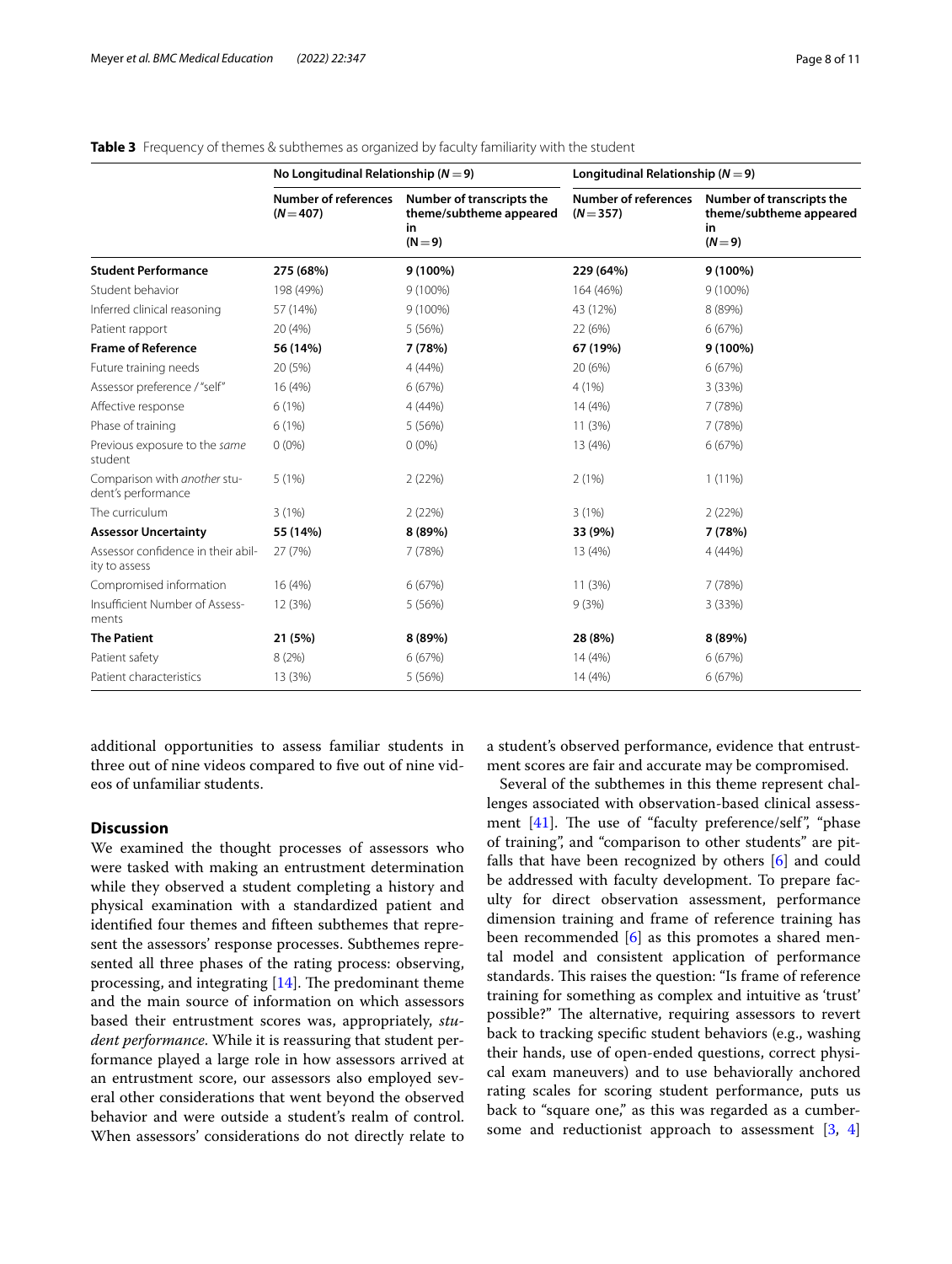and was one of the arguments [\[11\]](#page-9-10) for introducing EPA assessments in the frst place.

One potentially problematic subtheme infuencing rater cognition that appeared to be unique to entrustment assessments was "future training needs." Assessors appeared to have varying interpretations regarding what they were assessing – the student's current supervisory requirements versus their future supervisory requirements. The Modified Chen Scale is intended to assess future supervision requirements, as indicated by the typical preamble to the scale: "If you were to supervise this student again in a similar situation, which of the following statements aligns with how you would assign the task?" [[20\]](#page-10-6). Without this prompt, assessors appeared to predominantly describe current supervision. It has recently been theorized that current/retrospective entrustment determinations are more behaviorally based while future/ prospective entrustment determinations are more holistic and more likely to include the risk associated with different levels of supervision  $[42]$  $[42]$ . The impact of having a retrospective vs prospective perspective when making entrustment determinations represents an area for further research in which a deliberate theoretical framework and the purported purpose of the assessment should inform the research question. Validity theory [[22](#page-10-8), [43](#page-10-29)] would likely prioritize that the assessment be informed by the student's performance while criteria for a good assessment [\[44](#page-10-30), [45\]](#page-10-31) might emphasize other aspects, such has how efect the assessment catalyzes improvement.

Assessor familiarity with a student appeared to directly infuence several aspects of rater cognition: "previous exposure to the same student," "affective response," and "accessor uncertainty." It has previously been hypothesized that assessors need to consider previous observations of a student in order to develop grounded trust [\[12](#page-9-11), [13\]](#page-9-12) and that without a longitudinal relationship developing trust will be difficult  $[46]$  $[46]$ . It may be for these reasons that faculty were more likely to report being "uncertain" when rating students they were unfamiliar with. However, awareness of poor past performance has also been shown to negatively infuence current assessments [\[47](#page-10-33)], which may explain the diferences in entrustment assess-ments seen in this study (Table [1](#page-3-0)). Relatedly, "affective response" was typically disappointment that a student did not meet expectations. These differences impacted by student familiarity highlight an important consideration in the claim that entrustment scores accurately represent the competence demonstrated by a student in a patient encounter. If one believes that longitudinal preceptors are better positioned to do an ad-hoc EPA assessment because their trust, or lack thereof, is grounded in previous experiences with the student, one could argue that entrustment assessment should not be made by individuals who are unfamiliar with a student. However, if one believes that an ad-hoc assessment of a student should not be colored by a student's past and should aford a fresh opportunity to excel, one could argue the opposite: EPA assessments ought to be done by a naïve assessor "without baggage." The appropriateness of allowing previous knowledge of a student's performance to infuence an entrustment rating appears to be a matter of debate and warrants further research. Given the pros and cons associated with both types of assessment (longitudinal and naïve), it may be benefcial to employ a combination of the two.

As previously theorized [[12,](#page-9-11) [13\]](#page-9-12), patient-related factors infuenced rater cognition when making entrustment assessments. In a GME context, training is embedded in real-life patient care and thus "patient safety" and "patient characteristics" must be considered when determining how much supervision a learner requires [[48\]](#page-10-34). In UME, weighing these factors in non-workplacebased assessments is less intuitive because patient characteristics are deliberately selected and there is no risk of patient harm. Nonetheless, such situational factors are a critical part of understanding a student's capabilities. Requiring assessors to describe the characteristics of the patient (such as diagnosis, acuity, and complexity) as well as the setting of the assessment, clarifes the context in which the assessment took place. Communicating the context and justifcation of the assessment also could help others, including students and competency committees that make advancement decisions, to appreciate the limitations of entrustment scores and the extent to which they can be generalized to other contexts.

This study has several limitations. First and foremost, it was done in a research setting and thus may not wholly represent the actual thinking that occurs as faculty are observing their students in real practice. Second, thinkalouds have not been shown to be efective at detecting unconscious processing  $[27]$  $[27]$  $[27]$ , so the themes may be missing important aspects of rater cognition. Third, these results may not generalize to work-based assessments in UME, when student interact with real patients. Furthermore, it is possible that are diferences in thought processes when assessments are done through video compared to those done in person. Fourth, we may have missed biases or other factors that may have inappropriately infuenced the performance ratings if our research participants chose not to verbalize them. Finally, to avoid infuencing the assessors' thought process, we did not instruct participants on whether previous exposure to a student should be considered and did not clarify if an entrustment determination was specifc to current needs or future needs. This may have led to varying interpretations of the purpose the EPA assessments which could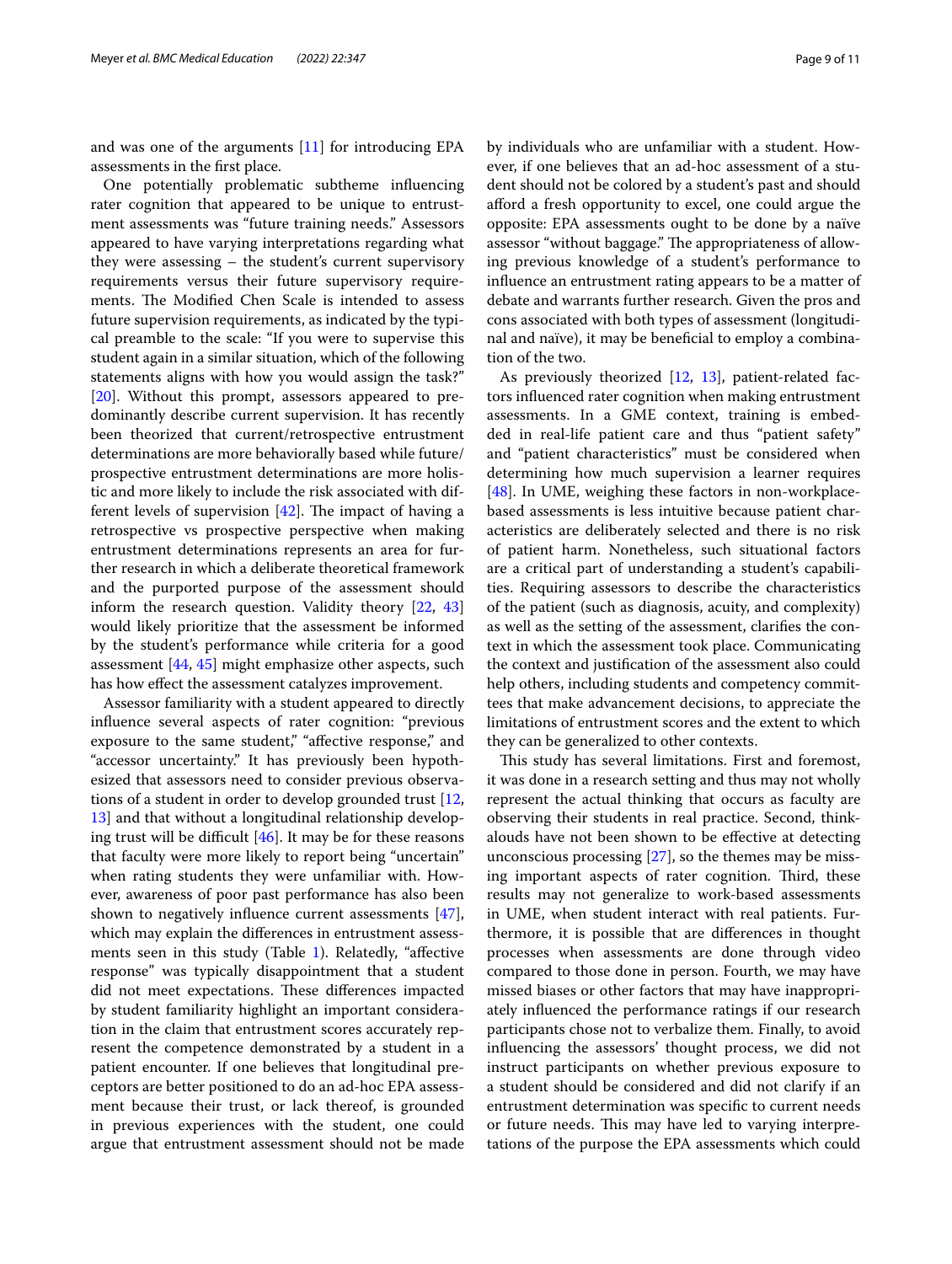explain the wide range of entrustment scores. For example, some assessors thought pre-clerkship medical students were ready to supervise others completing a history and physical examination—a level of entrustment that seems far from what is appropriate in UME.

Work remains to be done to determine if EPA assessments outside of the workplace "ask the right questions, in the right way, about the right things"  $[11]$  $[11]$ . The most commonly employed themes we found in our study were related to student performance suggesting that scores represent student capability. This is an encouraging fnding that supports the claim that EPA assessment scores obtained in a non-workplace-based setting (i.e., an OSCE) are aligned with the construct they purportedly measure: a students' ability to execute an EPA. That said, several themes we identified in assessors' response process suggest a misalignment between how some assessors arrive at an entrustment score and the purported domain of interest. Future research needs to clarify if these fndings are evidence against the scoring inference and the extent to which they threaten the entire validity argument. While some of these concerns could be mitigated with faculty development, there are several that stem from the use of entrustment/supervision as an assessment framework, and from uncertainty of how trust is operationalized in the context of UME. Moreover, our feld must decide whether it is appropriate to consider previous performance in EPA assessments.

#### **Abbreviations**

EPA: Entrustable Professional Activity; UME: Undergraduate Medical Education; GME: Graduate Medical Education; WBA: Workplace Based Assessment.

# **Supplementary Information**

The online version contains supplementary material available at [https://doi.](https://doi.org/10.1186/s12909-022-03402-x) [org/10.1186/s12909-022-03402-x.](https://doi.org/10.1186/s12909-022-03402-x)

<span id="page-9-14"></span><span id="page-9-13"></span>

| Additional file 1.        |  |
|---------------------------|--|
| <b>Additional file 2.</b> |  |

#### **Acknowledgements**

Special thanks to the USUHS faculty members who each generously volunteered their time.

## **Disclaimer**

The views expressed in this article are those of the authors and do not necessarily reflect the official policy or position of the Uniformed Services University of the Health Sciences, the Department of Defense, the U.S. Government, or the Henry M. Jackson Foundation for the Advancement of Military Medicine, Inc.

# **Authors' contributions**

EM, SD, and SU designed the study. EH completed the interviews. EM, EH, and SU completed the coding. EM, EH, SD, and SU completed the thematic analysis. EM, EH, SD, and SU drafted the manuscript. The author(s) read and approved the fnal manuscript.

#### **Funding** None.

# **Availability of data and materials**

All manuscripts and codes are available upon request. Please contact Dr. Meyer at<eric.meyer@usuhs.edu>.

# **Declarations**

#### **Ethics approval and consent to participate**

Ethics approval for this study was obtained from the Uniformed Services University (USU) Human Research Protections & Ethics Program (Protocol: DBS.2019.046). All participants completed informed consent. All methods were carried out in accordance with relevant guidelines and regulations.

#### **Consent for publication**

Not Applicable, there are no personal or clinical details of participations that could compromise anonymity.

#### **Competing interests**

None.

#### **Author details**

<sup>1</sup> Department of Psychiatry, Uniformed Services University of the Health Sciences, 4301 Jones Bridge Rd, Bethesda, MD 20814, USA. <sup>2</sup>The Henry M. Jackson Foundation for the Advancement of Military Medicine, Bethesda, MD, USA. 3 Department of Medicine, Center for Health Professions Education, Bethesda, MD, USA.

# Received: 18 August 2021 Accepted: 20 April 2022 Published online: 06 May 2022

#### **References**

- <span id="page-9-0"></span>1. Talbot M. Monkey see, monkey do: a critique of the competency model in graduate medical education. Med Educ. 2004;38(6):587–92.
- <span id="page-9-1"></span>2. Holmboe ES, Sherbino J, Englander R, Snell L, Frank JR, Collaborators I. A call to action: the controversy of and rationale for competency-based medical education. Med Teach. 2017;39(6):574–81.
- <span id="page-9-2"></span>3. Grant J. The incapacitating efects of competence: a critique. Adv Health Sci Educ Theory Pract. 1999;4(3):271–7.
- <span id="page-9-3"></span>4. Leung WC. Competency based medical training: review. BMJ. 2002;325(7366):693–6.
- <span id="page-9-4"></span>5. ten Cate O, Scheele F. Competency-based postgraduate training: can we bridge the gap between theory and clinical practice? Acad Med. 2007;82(6):542–7.
- <span id="page-9-5"></span>6. Kogan JR, Holmboe ES. Direct Observation. In: Holmboe ES, Durning SJ, Hawkins RE, editors. Practical guide to the evaluation of clinical competence. 2 ed: Elsevier Health Sciences; 2017. p. 61–90.
- <span id="page-9-6"></span>7. van der Vleuten CP, Schuwirth L, Driessen E, Dijkstra J, Tigelaar D, Baartman L, et al. A model for programmatic assessment ft for purpose. Med Teach. 2012;34(3):205–14.
- <span id="page-9-7"></span>8. Carraccio C, Englander R, Gilhooly J, Mink R, Hofkosh D, Barone MA, et al. Building a framework of Entrustable professional activities, supported by competencies and milestones, to bridge the educational continuum. Acad Med. 2017;92(3):324–30.
- <span id="page-9-8"></span>9. ten Cate O. Trust, competence, and the supervisor's role in postgraduate training. BMJ. 2006;333(7571):748–51.
- <span id="page-9-9"></span>10. Pangaro L, ten Cate O. Frameworks for learner assessment in medicine: AMEE guide no. 78. Med Teach. 2013;35(6):e1197–210.
- <span id="page-9-10"></span>11. Crossley J, Jolly B. Making sense of work-based assessment: ask the right questions, in the right way, about the right things, of the right people. Med Educ. 2012;46(1):28–37.
- <span id="page-9-11"></span>12. Ten Cate O, Hart D, Ankel F, Busari J, Englander R, Glasgow N, et al. Entrustment decision making in clinical training. Acad Med. 2016;91(2):191–8.
- <span id="page-9-12"></span>13. Hauer KE, ten Cate O, Boscardin C, Irby DM, Iobst W, O'Sullivan PS. Understanding trust as an essential element of trainee supervision and learning in the workplace. Adv Health Sci Educ. 2014;19(3):435–56.